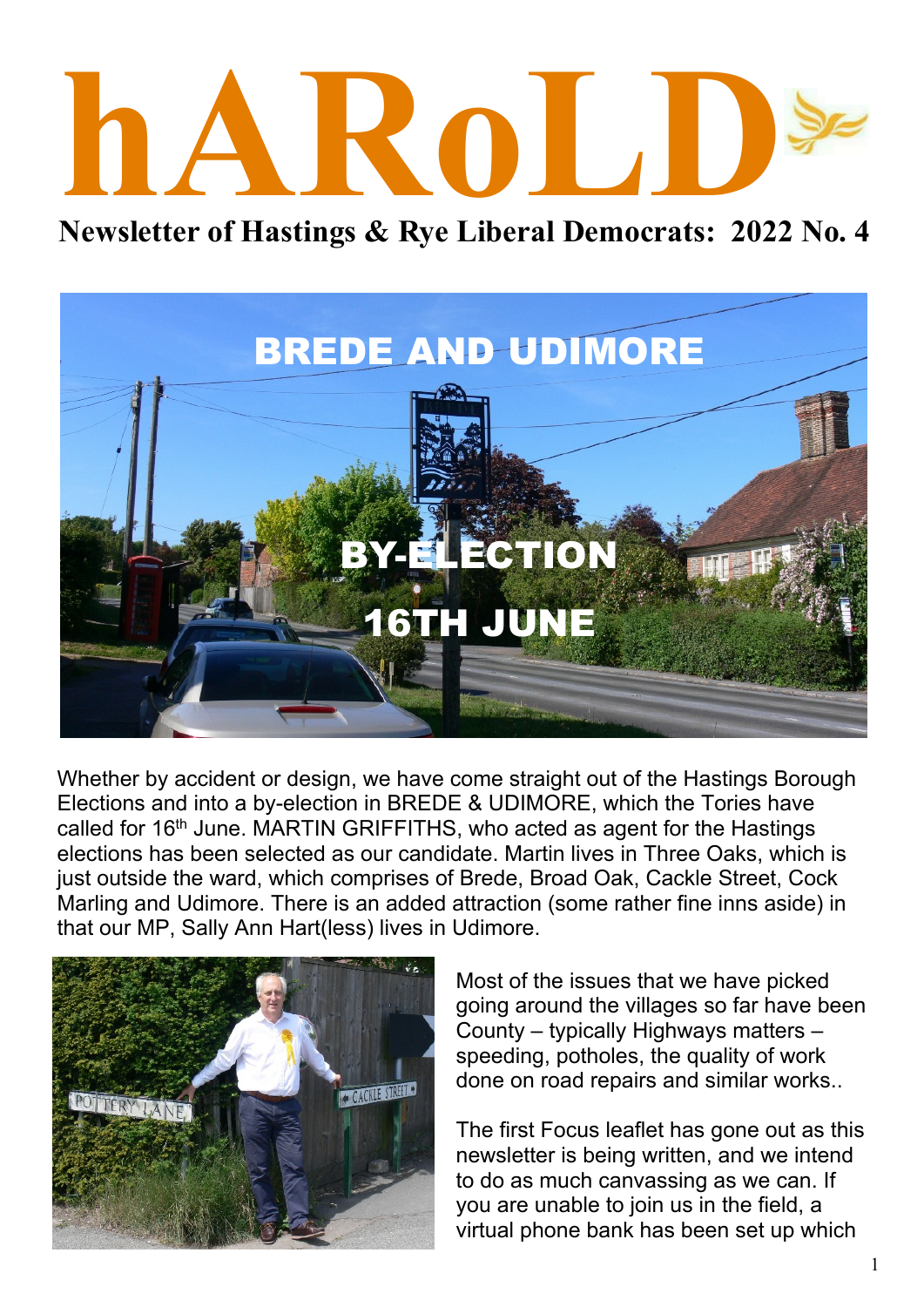you can access at home. Contact Stewart Rayment on 07968 845426 if you would like to access this.

The by-election was called on the death of Conservative councillor Jonathan Johnson back in March. We extend our condolences to his wife, Gillian and mother, Noelle. The control of Rother District Council is not at stake, but a victory would be a vindication of the Rother Alliance and strengthen the Liberal Democrat position within it. So, it is all out for the  $16<sup>th</sup>$  June – there is a lot of work to be done. Contact Martin on 07836 662216. As with the borough elections, there is a Whats-App group with on-going details.

## **Rother District Report. Cllr. Andrew Mier**

My apologies for a rather brief report, council business aside, the Brede & Udimore by-election, coming straight after the Hastings elections is taking up most of our spare time.

Targets have been set for the Environmental Agenda. Tier One – immediate action has led to the establishment of a Green Team, with the installation of electric charging points at Rother car parks, which will be extended to village halls in Tier Two (short-term). Tier One is also considering subsidies for community bus services to go electric and for the installation of solar energy panels on village halls.

#### **Community Lottery**

RDC has been delighted with the response from organisations to the launch of the Rother Community Lottery. The Community Lottery aims to help raise money for the many charities, not-for-profit community and voluntary groups that work within the Rother District. From every £1 lottery ticket purchased, 60p will go towards good causes.

It is a way of fund raising with little effort except encouraging your group's supporters to nominate your group when they buy a ticket. Rest assured this type of lottery has been researched and found that it is low risk in terms of encouraging gambling, particularly as there is no immediate win or lose.

We are really excited about this new lottery scheme. Not only will it help local organisations and charities but will also support projects that benefit the residents of the Rother District.

Further information can be obtained at Rother Community Lottery – Rother District Council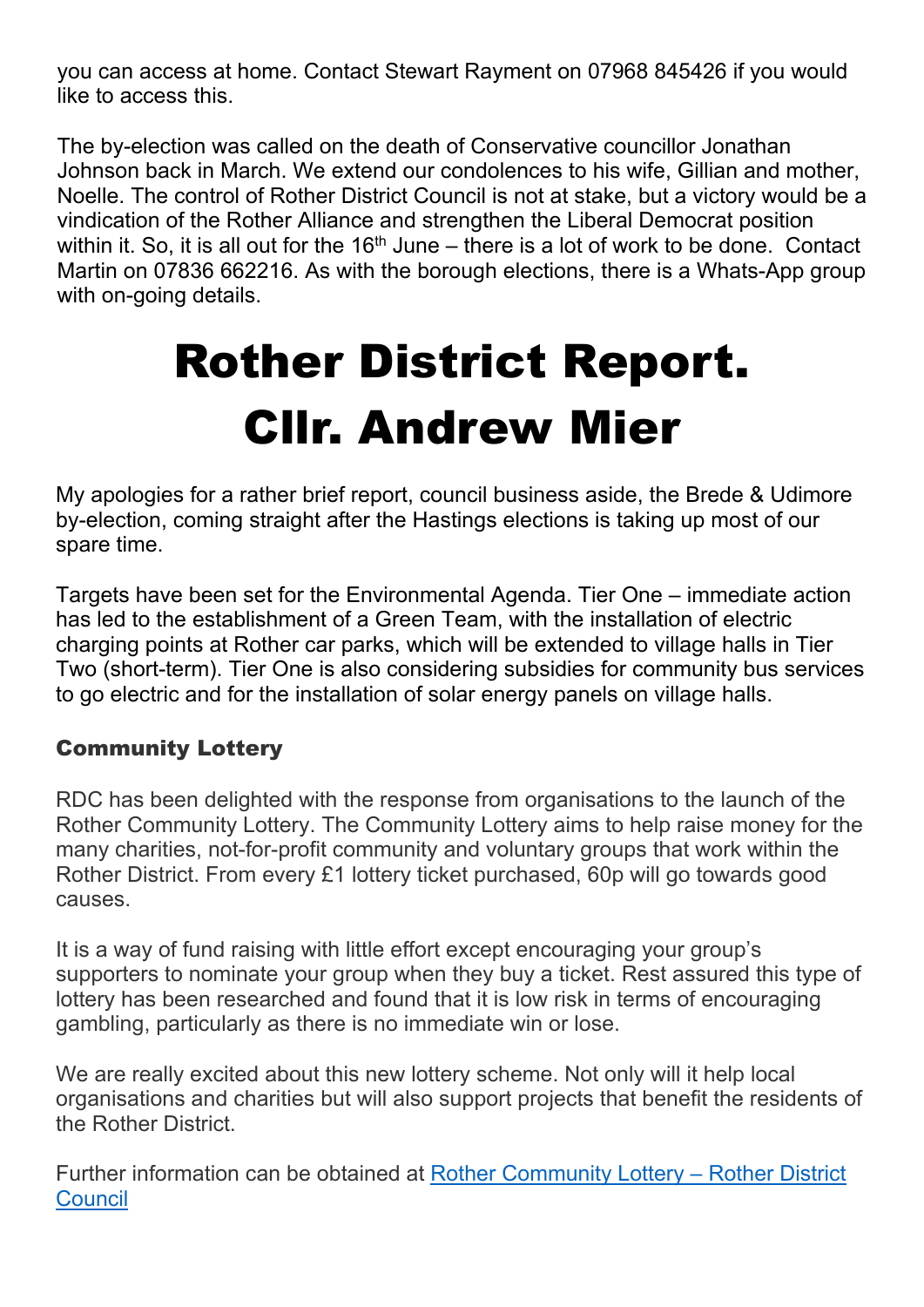

*Martin out with Rother colleagues – Stephen Hardy & Cllr. Sue Prochak from Robertsbridge, and Jeremy & Cllr. Kathryn Field from Battle outside of Udimore Village Hall.*

In Southern Rother we have been successful in helping applicants obtain Community Grants and Discretionary Disabled Facilities Grants.

In Fairlight we the planning appeal against Rother's Planning Committee's unanimous decision to refuse 43 houses at Wakehams Farm. This will be heard by the Inspector probably at the Town Hall in mid-July.

Getting Martin elected in Brede & Udimore will be a great vindication of all of our hard work.

### **Liberal Democrat Autumn Conference 17th - 20th September 2022 Brighton**

For the first time since the pandemic, join us **in Brighton for our Autumn Conference**, catch-up with friends, participate in discussions, hear from the experts, ask questions and get world class training - There's something for everyone and it's only a short train journey away for most of us.

**Conference is where our party makes decisions.** Every member has an equal right to attend, an equal say and an equal voice.

**Whatever you want out of your membership, there's something for everyone happening at Conference**, including:

- · Live Q&As with MPs & Party Figures
- · Live debates on the big issues
- · Fringe sessions with expert guest speakers on a huge range of topics
- · Meet other delegates and make friends, new and old
- · Hear from our Party's leaders from across the UK
- · Get world-class training on how to campaign for change

Sound good? **Register now and get your all-access pass.**

#### **Register as first timer**

If you're a member and have never been to conference before, you can register as a first-timer for just **£60\*** and get you full access to the online conference

#### **Register as a member**

If you register as a member today, tickets are just **£75**\* until the 15th June and you get full access to the conference. Day or Weekend tickets are also available.